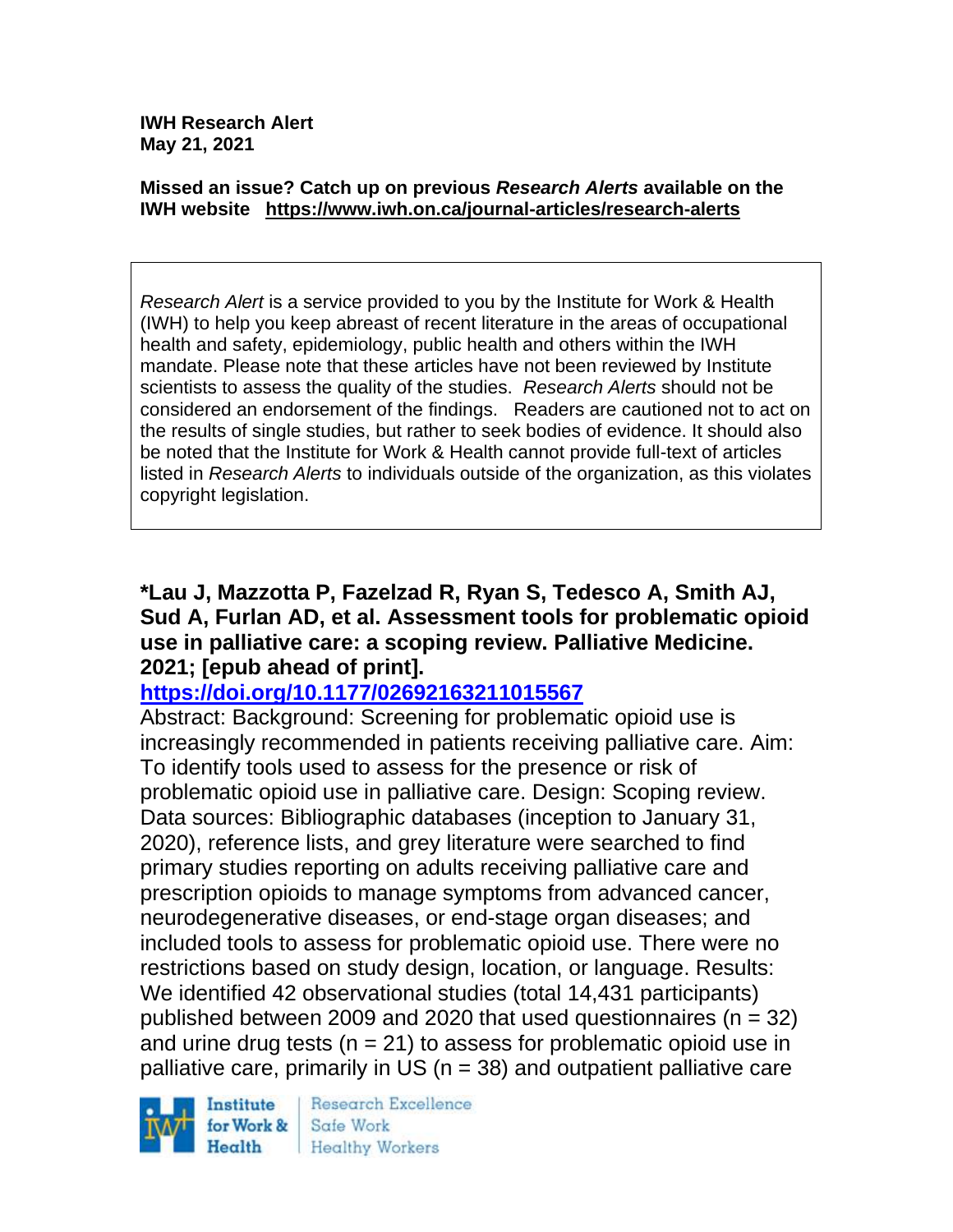settings (n = 36). The questionnaires were Cut down, Annoyed, Guilty, and Eye-opener (CAGE,  $n = 8$ ), CAGE-Adapted to Include Drugs (CAGE-AID,  $n = 6$ ), Opioid Risk Tool ( $n = 9$ ), Screener and Opioid Assessment for Patients with Pain (SOAPP; n = 3), SOAPP-Revised ( $n = 2$ ), and SOAPP-Short Form ( $n = 5$ ). Only two studies' primary objectives were to evaluate a questionnaire's psychometric properties in patients receiving palliative care. There was wide variation in how urine drug tests were incorporated into palliative care; frequency of abnormal urine drug test results ranged from 8.6% to 70%. Conclusion: Given the dearth of studies using tools developed or validated specifically for patients receiving palliative care, further research is needed to inform clinical practice and policy regarding problematic opioid use in palliative care.

### **\*Mofidi A, Tompa E, Song C, Tenkate T, Arrandale V, Jardine J, et al. Economic evaluation of interventions to reduce solar ultraviolet radiation (UVR) exposure among construction workers. Journal of Occupational and Environmental Hygiene. 2021; [epub ahead of print].**

# **<https://doi.org/10.1080/15459624.2021.1910278>**

Abstract: Solar ultraviolet radiation is one of the most common occupational carcinogens in Canada and is responsible for approximately 5,556 non-melanoma skin cancers per year. A large part of these cases are preventable by reducing solar ultraviolet radiation exposure. In this study, investigators estimated the potential economic impacts of different solar ultraviolet radiation reduction interventions among construction workers, as they are one of the largest at-risk occupational groups. Investigators performed an economic evaluation from a societal perspective, by comparing incremental costs in relation to incremental benefits achieved by two interventions-use of personal protective equipment by all exposed individuals and use of shade structure wherever and whenever feasible. Interventions costs were estimated for 2020-2050, and benefits with a 10-year delay, i.e., for the period 2030-2060. Economic evaluation estimates were reported by intervention costs, total costs of non-melanoma skin cancers cases averted, incremental cost per avert case, return on investment, and the break-even point. Various sensitivity analyses were undertaken with key parameters. Our findings indicate that if the rising trend of incidence continues,

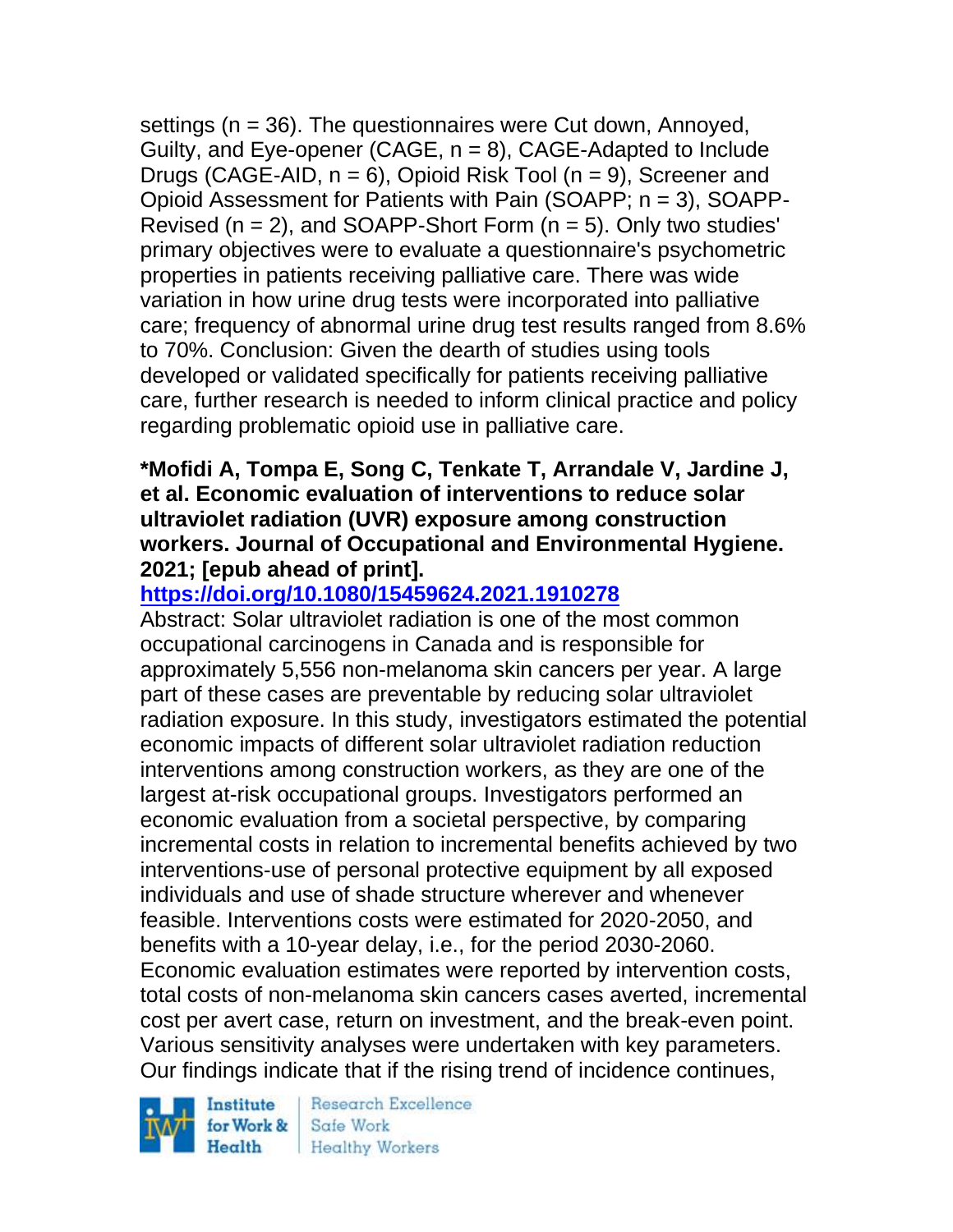cases will be double in 2060, whereas by using personal protective equipment or shade structure, with the best-case scenario of full ultraviolet radiation removal, would result in 6,034 and 2,945 cases averted over 30 years, respectively. This translates into a total of \$38.0 and \$20.5 million of averted costs (all monetary values represented in 2017 Canadian dollars). Under this scenario investigators expect that by 2060, for every dollar invested in personal protective equipment and shade structures, \$0.49 and \$0.35 will be returned, respectively. Findings also suggested that under a conservative scenario, prevention of non-melanoma skin cancer cases by personal protective equipment and shade structures resulted in \$5,812 and \$7,355 incremental costs, respectively, over the 30-year period. This study provides important insights for decision makers about the potential impacts of solar ultraviolet radiation reduction interventions in the construction sector and other sectors with substantial outdoor work. Our estimates also can raise awareness of the importance of solar ultraviolet radiation reduction interventions

#### **\*Shahidi FV and Parnia A. Unemployment insurance and mortality among the long-term unemployed: a population-based matched cohort study. American Journal of Epidemiology. 2021; [epub ahead of print].**

### **<https://doi.org/10.1093/aje/kwab144>**

Abstract: Unemployment insurance is hypothesized to play an important role in mitigating the adverse health consequences of job loss. In this prospective cohort study, we examined whether receiving unemployment benefits is associated with lower mortality among the long-term unemployed. Census records from the 2006 Canadian Census Health and Environment Cohort (n=2,105,595) were linked to mortality data from 2006 to 2016. Flexible parametric survival analysis and propensity score matching were used to model timevarying relationships between long-term unemployment (20 weeks or more), unemployment benefit recipiency, and all-cause mortality. Mortality was consistently lower among unemployed individuals who reported receiving unemployment benefits relative to matched nonrecipients. For example, mortality at 2 years of follow-up was 18% lower (95% confidence interval (CI): 9%, 26%) among men receiving benefits and 30% lower (95% CI: 18%, 40%) among women receiving

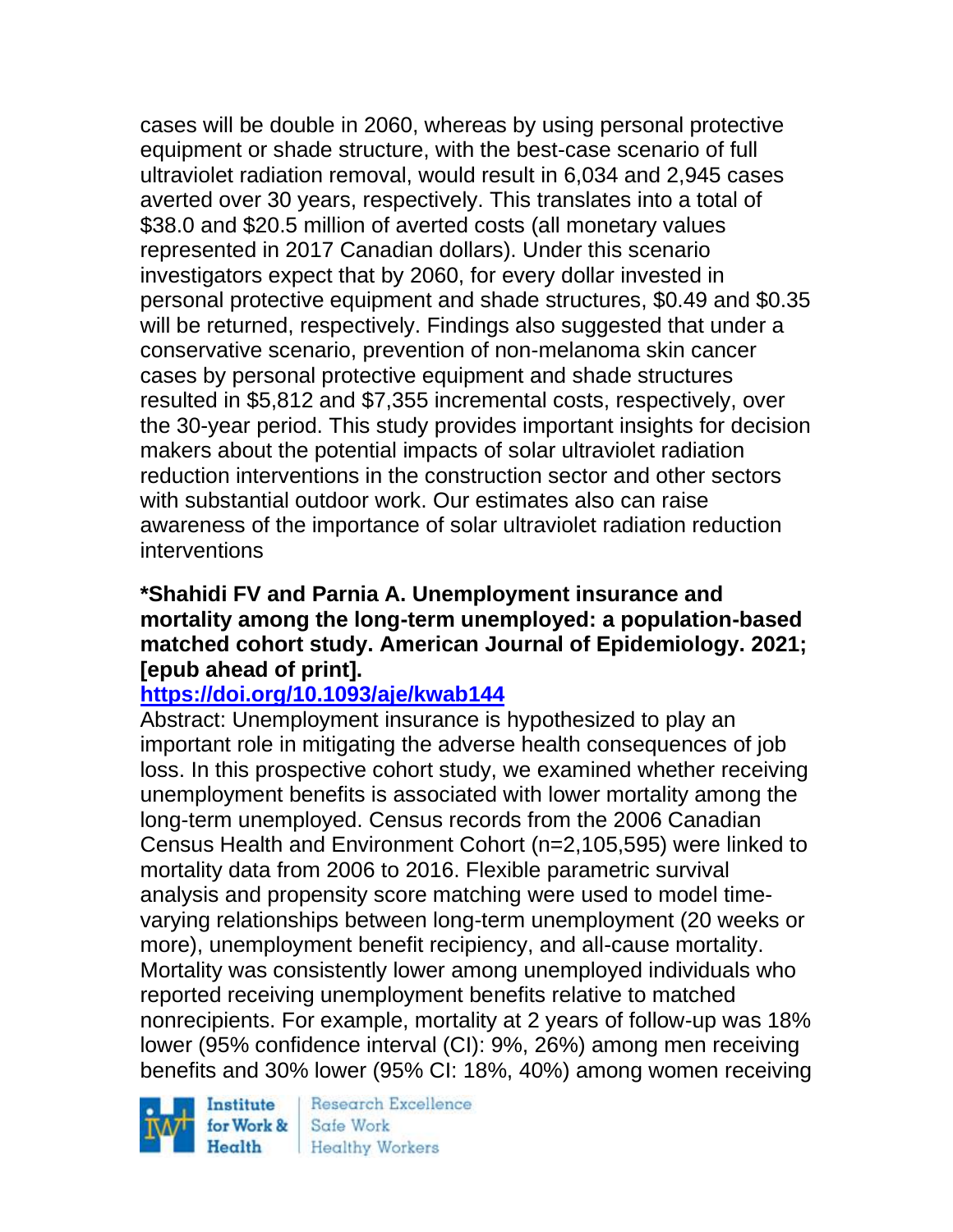benefits. After 10 years of follow-up, unemployment benefit recipiency was associated with 890 (95% CI: 560, 1,230) fewer deaths per 100,000 men and 1,070 (95% CI: 810, 1,320) fewer deaths per 100,000 women. Our findings indicate that receiving unemployment benefits is associated with lower mortality among the long-term unemployed. Expanding access to unemployment insurance may improve population health and reduce health inequalities associated with job loss

#### **Almhdawi KA, Alrabbaie H, Kanaan SF, Alahmar MR, Oteir AO, Mansour ZM, et al. The prevalence of upper quadrants workrelated musculoskeletal disorders and their predictors among registered nurses. Work. 2021; 68(4):1035-1047. <https://doi.org/10.3233/WOR-213434>**

Abstract: BACKGROUND: Work-related musculoskeletal disorders (WMSDs) represent a significant health challenge facing nurses. However, very few studies investigated the prevalence of WMSDs among nurses and their predictors comprehensively using a valid and reliable set of standardized outcome measures. OBJECTIVE: This study aimed to investigate the prevalence WMSDs of upper quadrants and their predictors among registered nurses in Jordanian hospitals. METHODS: A cross-sectional study recruited 597 registered nurses from different hospitals in Jordan. A selfadministered survey distributed in targeted hospitals wards. Outcome measures included Nordic Musculoskeletal Questionnaire (NMQ), Depression Anxiety Stress Scale (DASS), Pittsburgh Sleep Quality Index (PSQI), International Physical Activity Questionnaire (IPAQ), sociodemographic data, and manual handling and work habits. Prevalence of musculoskeletal complaints was reported using descriptive analysis. Logistic regression analyses were used to identify predictors of WMSDs at each upper quadrant body site. RESULTS: Twelve-month WMSDs prevalence was the highest at the neck (61.1%), followed by the upper back (47.2%), shoulders (46.7%), wrist and hands (27.3%), and finally at the elbow (13.9%). Being a female, poor sleep quality, high physical activity level, poor ergonomics, increased workload, and mental stress were significant predictors of increased upper quadrant WMSDs among nurses. CONCLUSIONS: Upper quadrant WMSDs among nurses in Jordan are highly prevalent. Identified significant predictors of these WMSDs

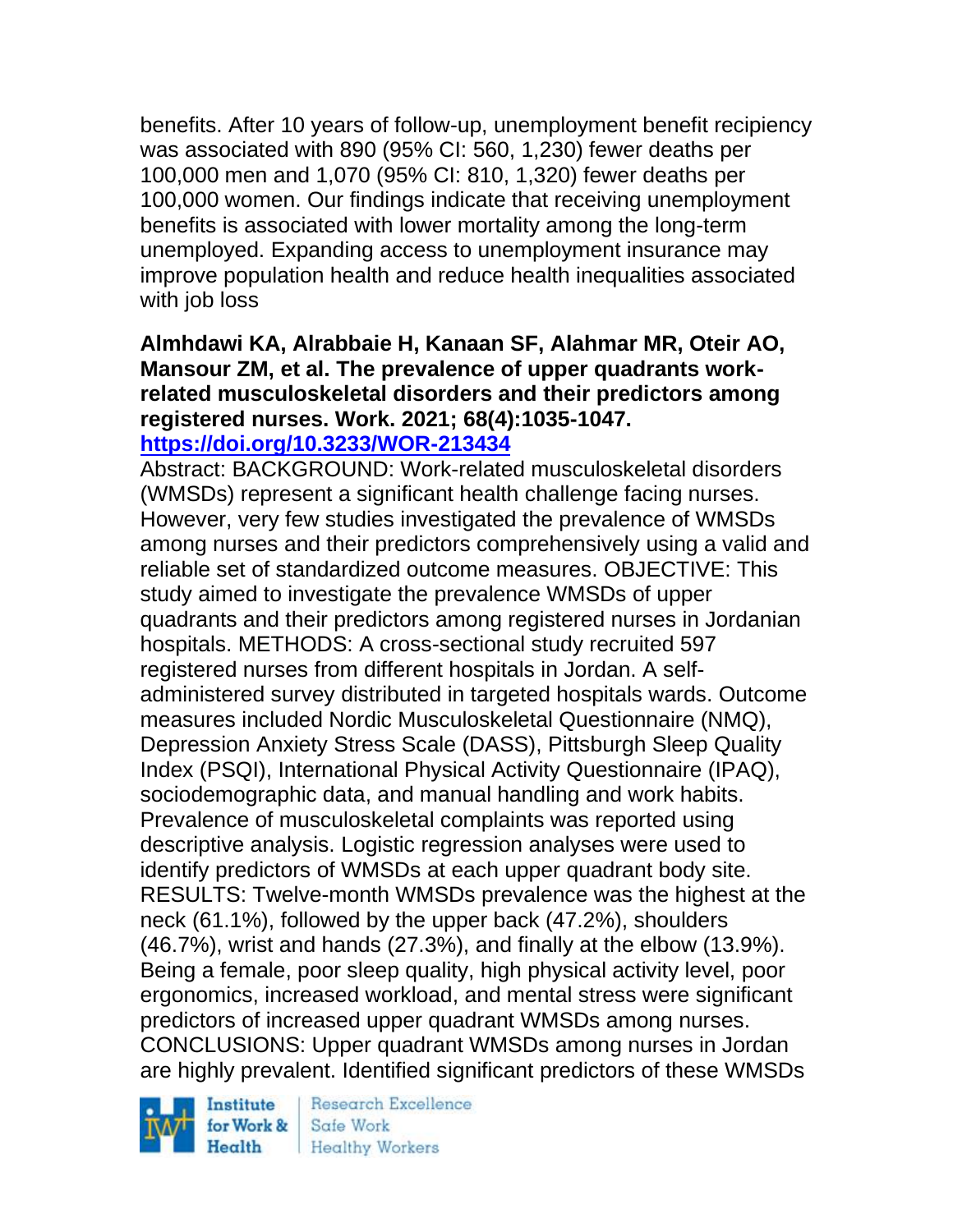should be given full consideration by clinicians and health policymakers. Future studies are needed to reveal the progressive nature of upper quadrant WMSDs and strategies to modify their risk factors

### **Bernfort L, Persson J, Linderoth C, and Ekberg K. Supervisor ratings of productivity loss associated with presenteeism and sick leave due to musculoskeletal disorders and common mental disorders in Sweden. Work. 2021; 68(4):1091-1100. <https://doi.org/10.3233/WOR-213439>**

Abstract: BACKGROUND: Health problems due to musculoskeletal disorders (MSD) and common mental disorders (CMD) result in costs due to lost productivity. OBJECTIVE: This study aimed to increase knowledge of employers' productivity loss due to employees' presenteeism and sickness absence. METHODS: A web questionnaire was sent to employers of workers who were sick-listed for more than 30 days due to MSD or CMD, response rate: 50%, n=198. Presenteeism and the impact on productivity before and after sick leave, and the performance of work tasks by replacement workers during sick leave, were measured using supervisors' ratings. RESULTS: The average loss of productivity per sick-leave case amounted to almost 10 weeks, 53%of productivity loss was attributable to presenteeism and 47%to lower productivity by replacement workers. Employees with a CMD diagnosis had significantly higher presenteeism-related productivity loss than those with MSD. CONCLUSIONS: Employers experienced substantial productivity loss associated with employees' presenteeism and sick leave. Whether the supervisory rating of presenteeism is preferable to employee self-rating needs to be studied further. The long duration of presenteeism is counter-productive to resource-efficient organisations and indicates the need for improved supervisory skills to identify workers with poor health, both before and after sick leave

**Channak S, Klinsophon T, and Janwantanakul P. The effects of chair intervention on low back pain, discomfort, and trunk muscle activation in office workers: a systematic review. International Journal of Occupational Safety & Ergonomics. 2021; [epub ahead of print].**

**<https://doi.org/10.1080/10803548.2021.1928379>** 

Institute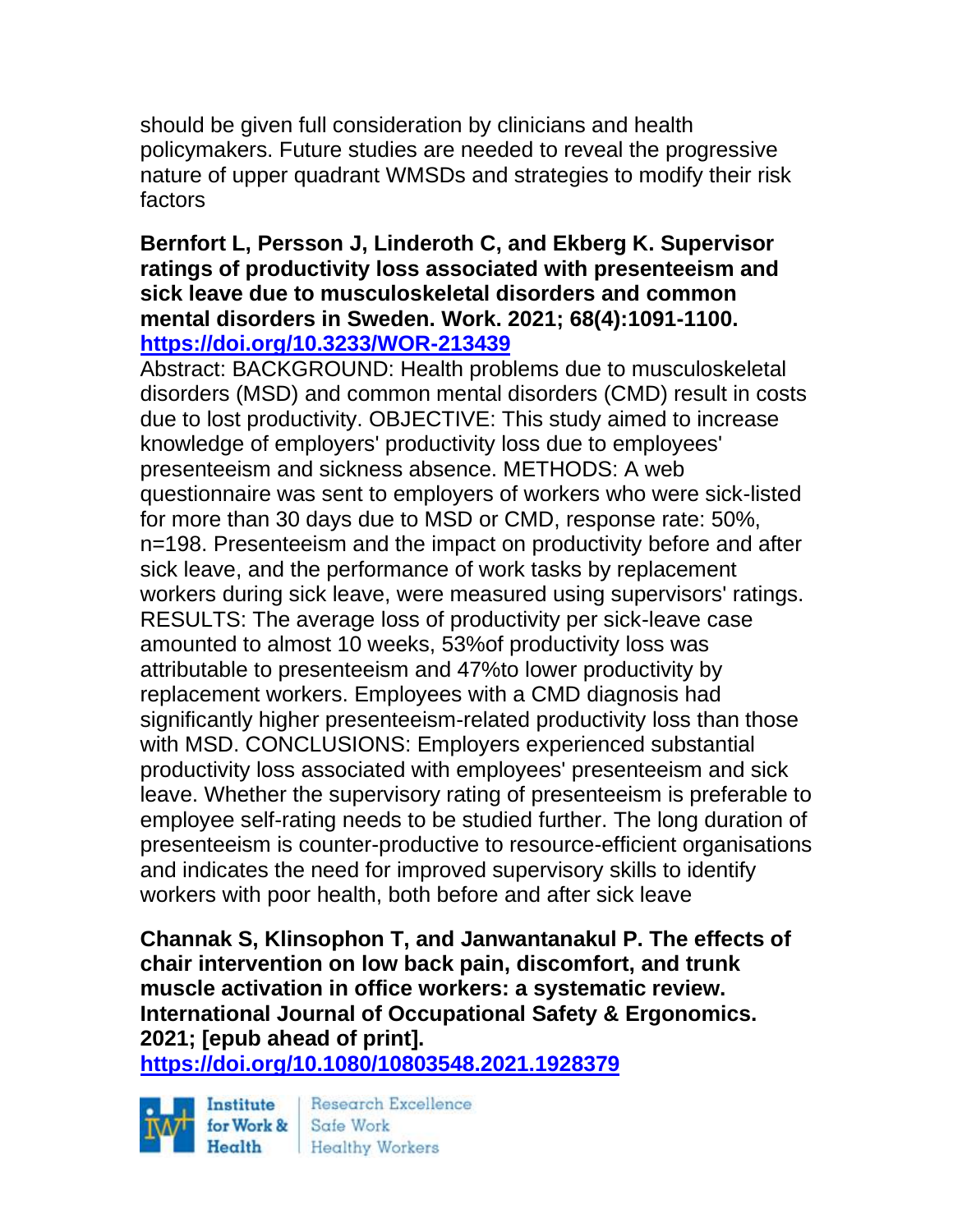Abstract: Introduction. The chair is one standard piece of workstation equipment in an office. Previous studies showed that a suitable chair may reduce musculoskeletal symptoms. Purpose. This review investigated the effect of chair intervention on low back pain, discomfort, and trunk muscle activation among office workers. Methods. Five electronic databases from 1980 to May 2020 were searched for relevant randomized and non-randomized controlled trials. The methodological quality of the included studies was assessed using the 13-item Cochrane risk of bias tool. Quality of evidence was assessed and rated according to GRADE guidelines. Results. Two randomized controlled trials, ten repeated-measures studies, and two prospective cohort studies were included in this review. Nine studies were rated as high-quality studies. The results indicated very low to low-quality evidence for the conflicting of chair intervention on pain and discomfort reduction as well as trunk muscle activation among office workers. When stratified by chair type, the level of evidence for health benefits derived from any type of chair was still very low to low quality. Conclusion. Unless supplementary high-quality studies provide different evidence, chair interventions are not recommended to reduce low back pain or discomfort as well as activate trunk muscles

#### **Cox-Ganser JM and Henneberger PK. Occupations by proximity and indoor/outdoor work: relevance to COVID-19 in all workers and Black/Hispanic workers. American Journal of Preventive Medicine. 2021; 60(5):621-628.**

**<https://doi.org/10.1016/j.amepre.2020.12.016> [open access]** Abstract: INTRODUCTION: This paper describes the occupations in the U.S. that involve close contact with others and whether the work is outdoors or indoors (risk factors for COVID-19), including the distribution of Black and Hispanic workers over these occupations. METHODS: U.S. data released from 2014 to 2019 on employment, proximity to others at work, outdoor or indoor work, and Black and Hispanic worker percentages for occupations were used. Occupations were assigned to 6 categories defined as a low, medium, or high physical closeness (proximity) at work and outdoor or indoor work. A total of 3 of the 6 categories represent a higher risk for exposure to SARS-CoV-2: medium-proximity indoor, highproximity outdoor, and high-proximity indoor exposure. RESULTS: A

Institute for Work &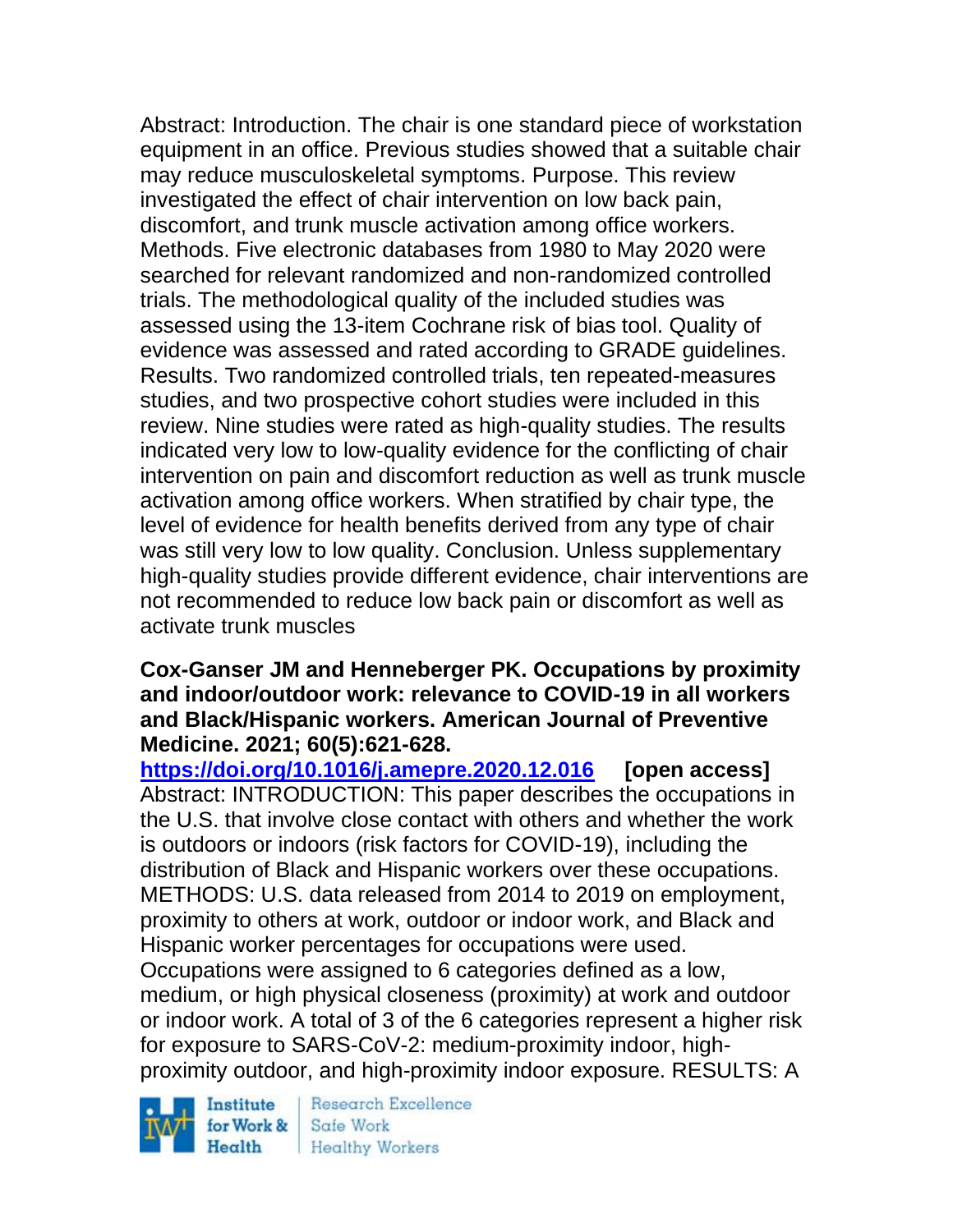high proportion of U.S. workers may be at higher risk for exposure to SARS-CoV-2 because their occupations involve either high proximity to others indoors and outdoors (25.2%, 36.5 million workers) or medium-proximity indoors (48%, 69.6 million workers). There is a differential distribution of proximity and outdoor/indoor work by occupation, which disproportionately affects Black and Hispanic workers in some occupations. CONCLUSIONS: Implementation of COVID-19 preventive measures in work settings should be based on occupation-specific risk factors, including the extent of proximity to others and whether the work is conducted outdoors or indoors. It is important that communication messages are tailored to the languages and preferred media of the workforce

# **DeBono NL, Warden H, Logar-Henderson C, Shakik S, Dakouo M, MacLeod J, et al. Incidence of mesothelioma and asbestosis by occupation in a diverse workforce. American Journal of Industrial Medicine. 2021; 64(6):476-487.**

### **<https://doi.org/10.1002/ajim.23245>**

Abstract: OBJECTIVE: We sought to characterize detailed patterns of mesothelioma and asbestosis incidence in the workforce as part of an occupational disease surveillance program in Ontario, Canada. METHODS: The Occupational Disease Surveillance System (ODSS) cohort was established using workers' compensation claims data and includes 2.18 million workers employed from 1983 to 2014. Workers were followed for mesothelioma and asbestosis diagnoses in Ontario Cancer Registry, physician, hospital, and ambulatory care records through 2016. Trends in incidence rates were estimated over the study period. Cox proportional hazard models were used to estimate adjusted hazard ratios (HRs) and 95% confidence intervals (CIs). RESULTS: A total of 854 mesothelioma and 737 asbestosis cases were diagnosed during follow-up. Compared with all other workers in the ODSS, those employed in construction trades occupations had the greatest adjusted incidence rate of both mesothelioma (223 cases; HR, 2.38; 95% CI: 2.03-2.78) and asbestosis (261 cases; HR, 3.64; 95% CI: 3.11-4.25). Rates were particularly elevated for insulators, pipefitters and plumbers, and carpenters. Workers in welding and flame cutting, boiler making, and mechanic and machinery repair occupations, as well as those in industrial chemical and primary metal manufacturing industries, had strongly elevated

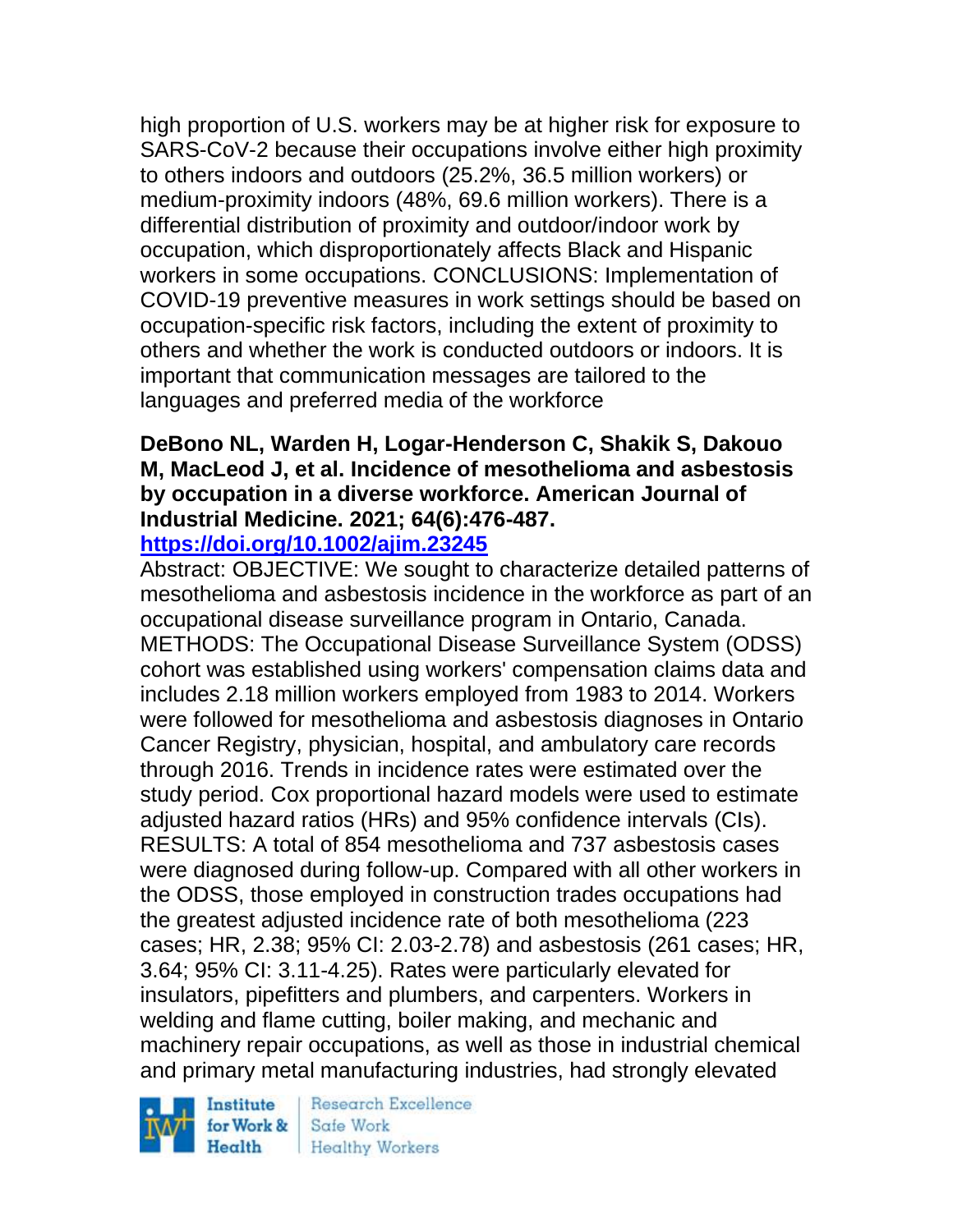rates of both diseases. Rates were greater than anticipated for workers in electrical utility occupations and education and related services. CONCLUSIONS: Results substantiate the risk of mesothelioma and asbestosis in occupation and industry groups in the Ontario workforce with known or suspected asbestos exposure. Sustained efforts to prevent the occurrence of additional cases of disease in high-risk groups are warranted

#### **Galanis P, Fragkou D, and Katsoulas TA. Risk factors for stress among police officers: a systematic literature review. Work. 2021; 68(4):1255-1272.**

## **<https://doi.org/10.3233/WOR-213455>**

Abstract: BACKGROUND: Stress is common among police personnel leading to several negative consequences. OBJECTIVE: We performed a systematic literature review to identify risk factors for stress among police officers. METHODS: We searched PubMed and Scopus electronic databases through to July 2018 and we conducted this review according to the Preferred Reporting Items for Systematic Reviews and Meta-Analyses (PRISMA) statement. The Newcastle-Ottawa scale was used for studies quality assessment. RESULTS: After selection, 29 cross-sectional studies met the inclusion criteria and included in the review. The average quality of studies was low since no study was rated as having low risk of bias, three studies (10.3%) as moderate risk and 26 studies (89.7%) were rated as having high risk of bias. Stress risk factors were summarized in the following categories: demographic characteristics; job characteristics; lifestyle factors; negative coping strategies and negative personality traits. CONCLUSIONS: Identification of stress risk factors is the first step to create and adopt the appropriate interventions to decrease stress among police personnel. The early identification of police officers at higher risk and the appropriate screening for mental health disorders is crucial to prevent disease and promote quality of life

**Harell A and Lieberman E. How information about race-based health disparities affects policy preferences: evidence from a survey experiment about the COVID-19 pandemic in the United States. Social Science & Medicine. 2021; 277:113884. <https://doi.org/10.1016/j.socscimed.2021.113884> [open access]** Abstract: In this article, we report on the results of an experimental

Institute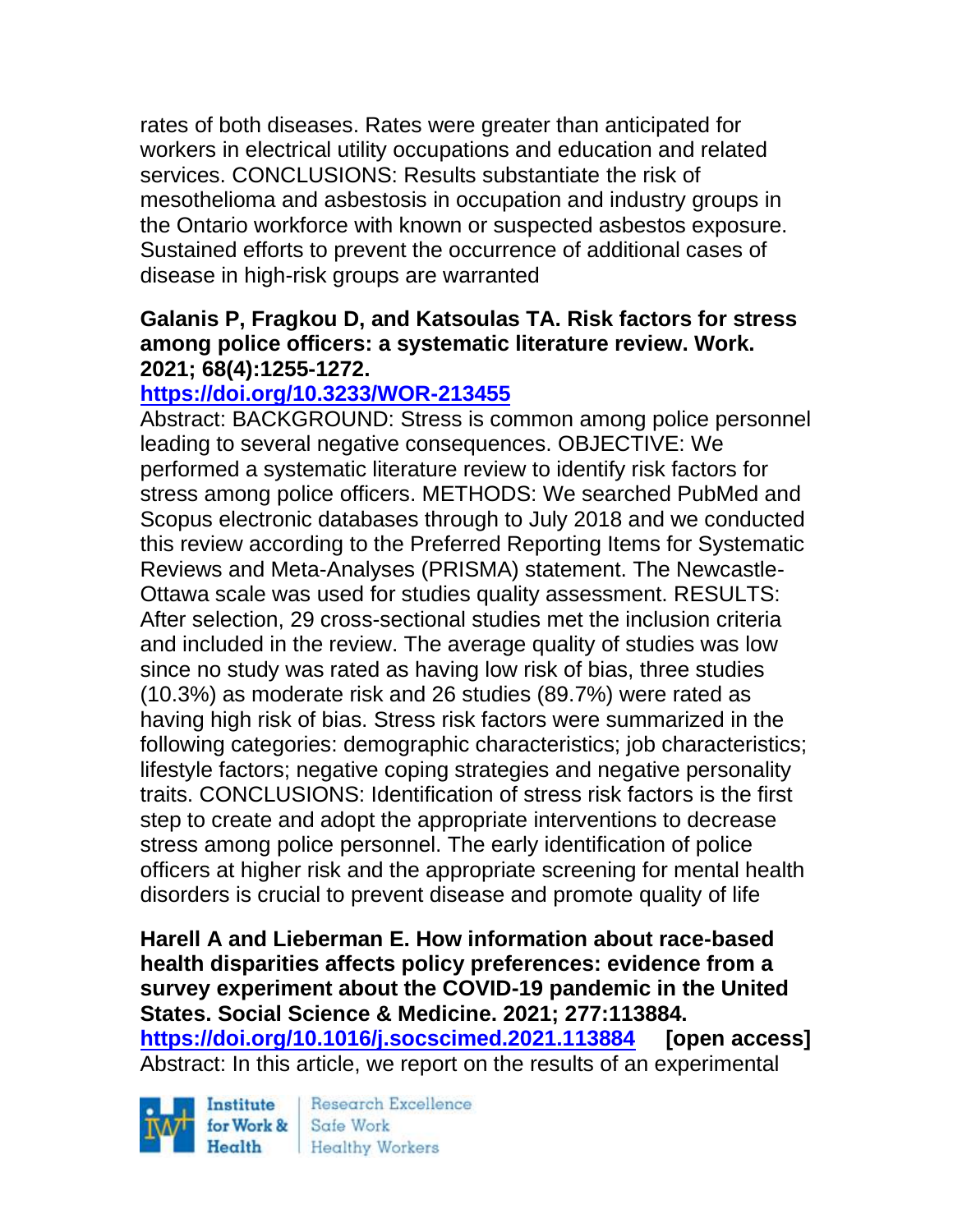study to estimate the effects of delivering information about racial disparities in COVID-19-related death rates. On the one hand, we find that such information led to increased perception of risk among those Black respondents who lacked prior knowledge; and to increased support for a more concerted public health response among those White respondents who expressed favorable views towards Blacks at baseline. On the other hand, for Whites with colder views towards Blacks, the informational treatment had the opposite effect: it led to decreased risk perception and to lower levels of support for an aggressive response. Our findings highlight that well-intentioned public health campaigns spotlighting disparities might have adverse side effects and those ought to be considered as part of a broader strategy. The study contributes to a larger scholarly literature on the challenges of making and implementing social policy in raciallydivided societies

#### **Hon CY, Holness DL, Fairclough C, Tchernikov I, and Arrandale V. Exploratory study to determine if risk factors for occupational skin disease vary by type of food processing operation. Work. 2021; 68(4):1113-1119.**

### **<https://doi.org/10.3233/WOR-213441>**

Abstract: BACKGROUND: Occupational skin disease (OSD) is a common health issue in the food processing sector. However, risk factors for OSD are suspected to differ according to the nature of the operation. OBJECTIVE: To ascertain if the risk factors for OSD vary depending on the type of food processing operation, namely meat processing vs. a commercial bakery. METHODS: Participants were asked to answer questions regarding workplace exposures and the current skin condition of their hands. Bivariate analyses were conducted to identify differences between the two participating operations. RESULTS: The meat processing workers were more likely to have wet work exposure, used hand sanitizer more often and changed their gloves more frequently. These findings from meat processing represented a statistically significant difference compared to the commercial bakery workers. Also, workers from meat processing reported more severe skin symptoms. CONCLUSIONS: Risk factors for OSD apparently differ between types of food processing operations. Differences in the nature of skin symptoms were also found between the two participating operations. It is

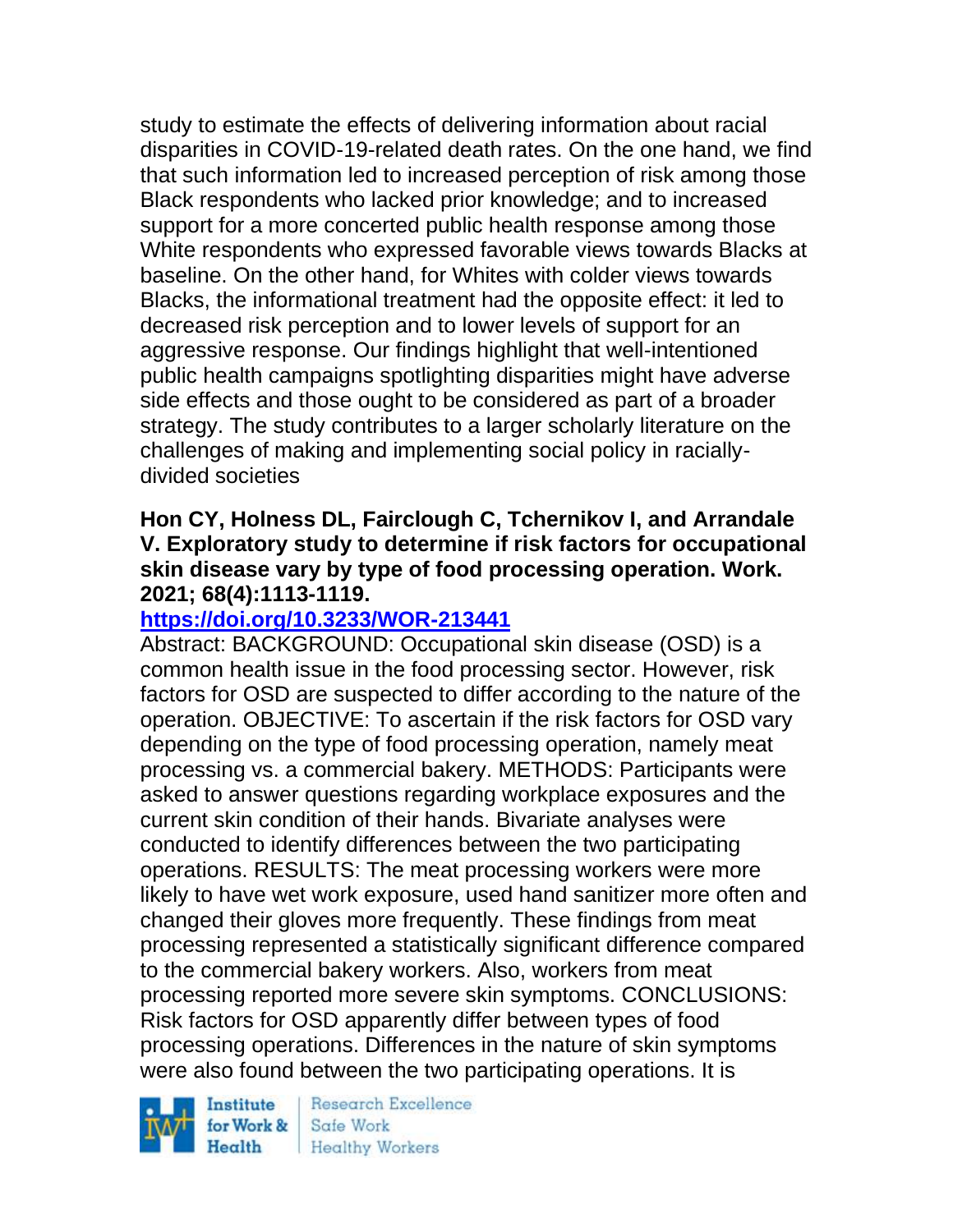therefore suggested that future studies examining OSD within the food processing sector should evaluate this health effect based on the nature of operations rather than the sector as a whole

#### **Kettlewell J, Timmons S, Bridger K, Kendrick D, Kellezi B, Holmes J, et al. A study of mapping usual care and unmet need for vocational rehabilitation and psychological support following major trauma in five health districts in the UK. Clinical Rehabilitation. 2021; 35(5):750-764.**

**<https://doi.org/10.1177/0269215520971777> [open access]** Abstract: Objective: To identify where and how trauma survivors' rehabilitation needs are met after trauma, to map rehabilitation across five UK major trauma networks, and to compare with recommended pathways. Design: Qualitative study (interviews, focus groups, workshops) using soft-systems methodology to map usual care across trauma networks and explore service gaps. Publicly available documents were consulted. CATWOE (Customers, Actors, Transformation, Worldview, Owners, Environment) was used as an analytic framework to explore the relationship between stakeholders in the pathway. Setting: Five major trauma networks across the UK. Subjects: 106 key rehabilitation stakeholders (service providers, trauma survivors) were recruited to interviews ( $n = 46$ ), focus groups  $(n = 4$  groups, 17 participants) and workshops  $(n = 5$  workshops, 43 participants). Interventions: None. Results: Mapping of rehabilitation pathways identified several issues: (1) lack of vocational/psychological support particularly for musculoskeletal injuries; (2) inconsistent service provision in areas located further from major trauma centres; (3) lack of communication between acute and community care; (4) long waiting lists (up to 12 months) for community rehabilitation; (5) most well-established pathways were neurologically focused. Conclusions: The trauma rehabilitation pathway is complex and varies across the UK with few, if any patients following the recommended pathway. Services have developed piecemeal to address specific issues, but rarely meet the needs of individuals with multiple impairments post-trauma, with a lack of vocational rehabilitation and psychological support for this population.

### **Lamsal R, Napit K, Rosen AB, and Wilson FA. Paid sick leave and healthcare utilization in adults: a systematic review and**

Institute Health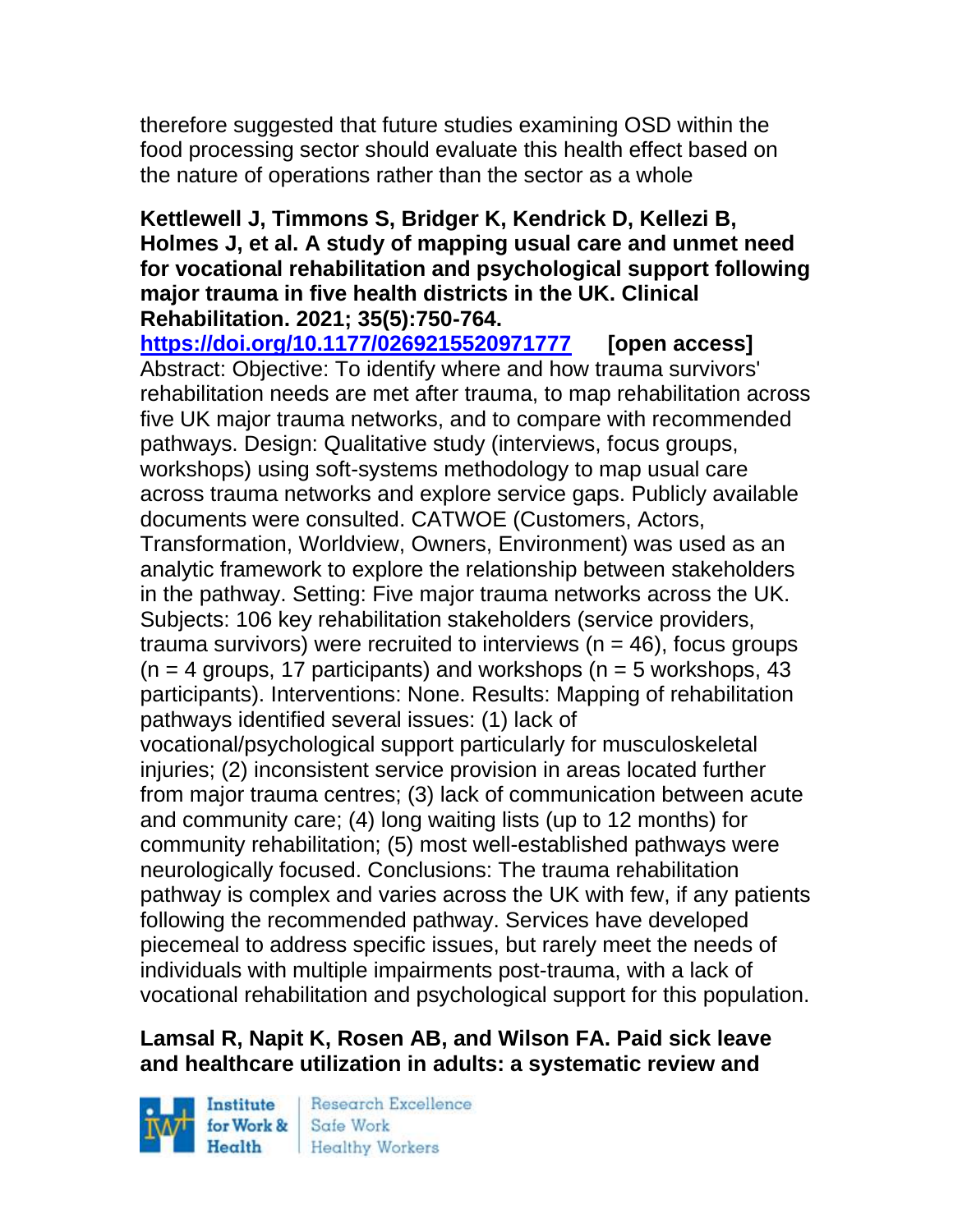### **meta-analysis. American Journal of Preventive Medicine. 2021; 60(6):856-865.**

# **<https://doi.org/10.1016/j.amepre.2021.01.009>**

Abstract: CONTEXT: The U.S. is the only industrialized country in the world with no national policy mandating paid sick leave for workers. This study systematically reviews and quantifies the impact of paid sick leave on the use of healthcare services among employed adults. EVIDENCE ACQUISITION: Articles published from January 2000 to February 2020 were located in MEDLINE/PubMed, SCOPUS, ScienceDirect, and Embase from March/April 2020. Key search terms included paid sick leave and health care utilization. Articles were assessed for methodologic quality, and qualitative and quantitative data were extracted. From the quantitative data, pooled OR, distribution, and heterogeneity statistics were calculated when possible. EVIDENCE SYNTHESIS: A total of 12 manuscripts met the criteria for systematic review, and 8 of them had statistics required for meta-analysis. Individuals with paid sick leave had 1.57 (95% CI=1.50, 1.63; p<0.001) odds of having an influenza vaccination, 1.54 (95% CI=1.48, 1.60; p<0.001) odds of having a mammogram, 1.33 (95% CI=1.25, 1.41; p<0.001) odds of seeing a doctor, and 1.29  $(95\%$  CI=1.18, 1.39; p<0.001) odds of getting a Pap test compared with individuals without paid sick leave. However, the I(2) was relatively high with a significant p-value for most of the services, indicating potential heterogeneity. CONCLUSIONS: Paid sick leave is likely to be an effective way to increase the use of primary and preventive healthcare services in the U.S. Further studies should be carried out to track outcomes over a longer period and to compare the effect of the number of paid sick days in relation to healthcare utilization

**Li W, Yi G, Chen Z, Dai X, Wu J, Peng Y, et al. Is job strain associated with a higher risk of type 2 diabetes mellitus? A systematic review and meta-analysis of prospective cohort studies. Scandinavian Journal of Work, Environment & Health. 2021; 47(4):249-257.** 

**<https://doi.org/10.5271/sjweh.3938> [open access]** Abstract: OBJECTIVES: Epidemiological studies have explored the relationship between work-related stress and the risk of type 2 diabetes mellitus (T2DM), but it remains unclear on whether work-

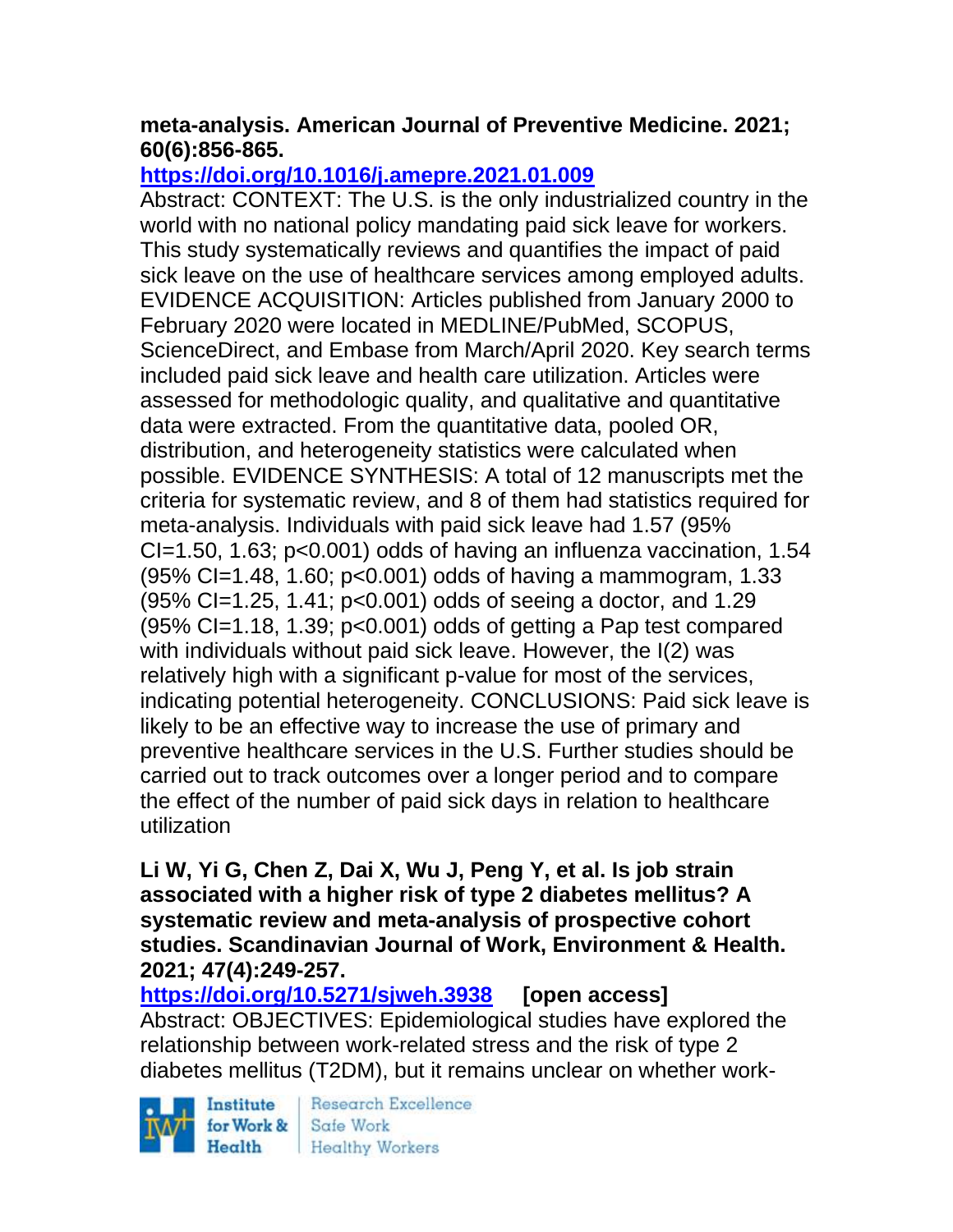related stress could increase the risk of T2DM. We aimed to evaluate the association between job strain and the risk of T2DM. METHODS: We searched PubMed and Web of Science up to April 2019. Summary risk estimates were calculated by random-effect models. And the analysis was also conducted stratifying by gender, study location, smoking, drinking, body mass index, physical activity, family history of T2DM, education and T2DM ascertainment. Studies with binary job strain and quadrants based on the job strain model were analyzed separately. RESULTS: A total of nine studies with 210 939 participants free of T2DM were included in this analysis. High job strain (high job demands and low control) was associated with the overall risk of T2DM compared with no job strain (all other combinations) [relative risk (RR) 1.16, 95% confidence interval (CI) 1.03-1.31], and the association was more evident in women (RR 1.48, 95% CI 1.02-2.14). A statistically significant association was also observed when using high strain as a category (job strain quadrants) rather than binary variable (RR 1.62, 95% CI 1.04-2.55) in women but not men. CONCLUSIONS: Our study suggests that job strain is an important risk factor for T2DM, especially among women. Appropriate preventive interventions in populations with high job strain would contribute to a reduction in T2DM risk

### **Dos Santos Junior GT, Araujo MHM, Araujo GDS, Dos Santos BEF, and da Costa Junior RR. Characterization of occupational accidents occurred at the Occupational Health Referral Center of the state of Amapa between 2007 and 2016. Revista Brasileira de Medicina do Trabalho. 2021; 19(1):35-42.**

## **<https://doi.org/10.47626/1679-4435-2020-526>**

Abstract: INTRODUCTION: Occupational accidents involving biological material have consequences that range from physical damage to public expenses. The study of this topic may help evaluate conducts and form preventive measures. OBJECTIVES: To characterize the notifications of occupational accidents involving biological material that occurred between 2007 and 2016 in the state of Amapa, Brazil. METHODS: This is an observational, retrospective, and descriptive study with a data analysis that quantified occupational accidents with biological material reported between January 2007 and December 2016 and analyzed the most prevalent risk factors. RESULTS: Data were obtained from the Occupational Health

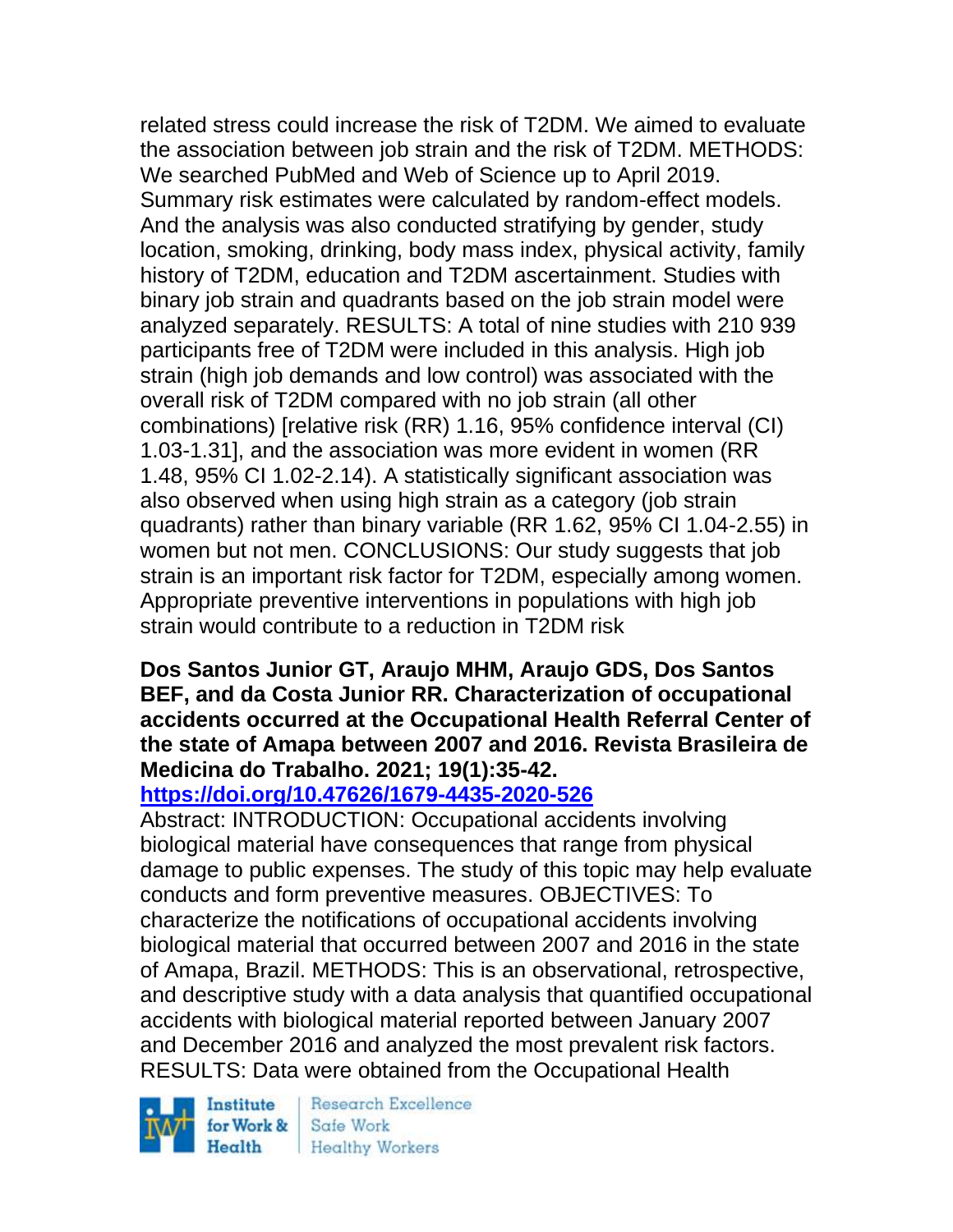Reference Center of the state of Amapa: 938 cases of occupational accidents with biological material were reported in the studied period. The main type of exposure was percutaneous (75.8%), the most common organic material was blood (68.4%), and the main causative agent was the hollow-bore needle (58.6%). Considering the reported cases, 80.8% of 745 individuals were vaccinated against hepatitis B and 2.4% of 252 individuals had positive anti-HIV. Regarding the clinical progression of the injured workers, in 91.9% of the cases these data were unknown or not recorded, and 47.4% of the patients who provided this information were discharged with no serological conversion. CONCLUSIONS: The main causes of occupational accidents were related to the use of sharps for intravenous drug administration and the inadequate disposal of this material, highlighting the need for stronger attention when performing these procedures. The high incidence of unknown/blank data hampered the correct serological follow-up of the patients and the epidemiological characterization of the accidents

#### **Shaw L, Nunns M, Briscoe S, Anderson R, and Thompson Coon J. A "Rapid Best-Fit" model for framework synthesis: using research objectives to structure analysis within a rapid review of qualitative evidence. Research Synthesis Methods. 2021; 12(3):368-383.**

## **<https://doi.org/10.1002/jrsm.1462>**

Abstract: The short time frame associated with rapid reviews can be challenging for researchers conducting qualitative evidence synthesis. In these circumstances a Best-Fit Framework Synthesis, drawing upon existing theory and/or research, may be conducted to rapidly make sense of qualitative evidence. This article discusses a "Rapid Best-Fit" approach to conducting Framework Synthesis within an 6-week rapid systematic review of qualitative evidence. In the absence of a suitable theoretical model to inform the synthesis, we drew upon our research objectives to structure a framework, and to identify the studies which contained the most relevant data. Themes from these studies were used to revise the initial framework before inductive thematic synthesis finalized theme content. This "Rapid Best-Fit" approach yielded results aligned with the needs of the commissioners of the review and is a useful addition to qualitative